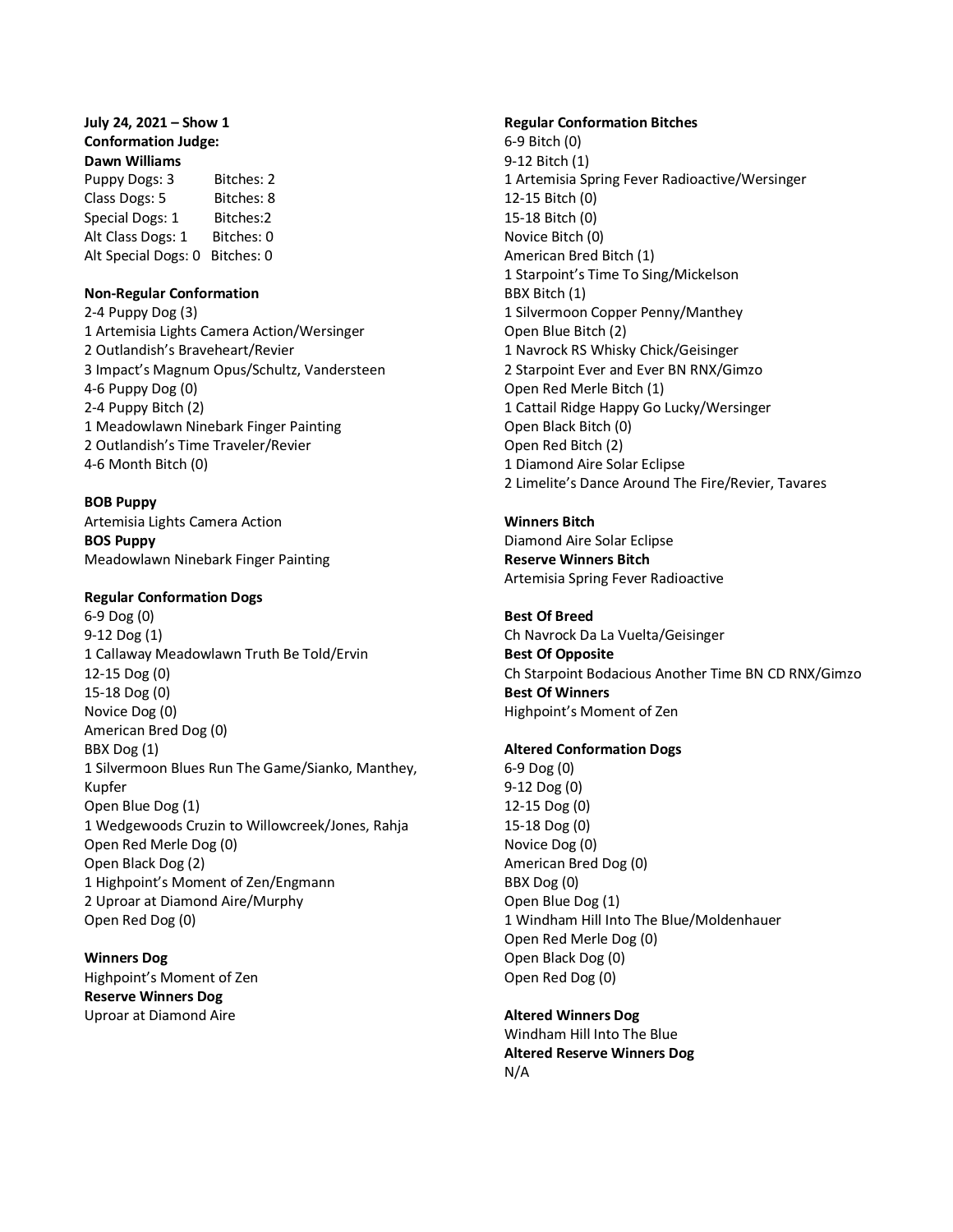## **Altered Conformation Bitches**

6-9 Bitch (0) 9-12 Bitch (0) 12 -15 Bitch (0) 15 -18 Bitch (0) Novice Bitch (0) American Bred Bitch (0) Open Blue Bitch ( 0 ) Open Red Merle Bitch (0) Open Black Bitch ( 0 ) Open Red Bitch (0)

#### **Altered Winners Bitch** N/A

**Altered Reserve Winners Bitch** N/A

### **Altered Best Of Breed** Windham Hill Into The Blue

**Altered Best Of Opposite** N/A **Altered Best Of Winners** N/A

# **Junior Showmanship**

PeeWee 0-5 yrs (0) Sub Junior 6-7 yrs (1) 1 Maxwell Manthey 8-12 Novice (0) 8-12 Open (0) 13 -17 Novice ( 1 ) 1 Darian Gimzo 13 -17 Open ( 2 ) 1 Quinn Moldenhauer 2 Anna Dirksen

# **Best Junior Handler**

Quinn Moldenhauer **Reserve Junior Handler** Anna Dirksen

### **July 24, 2021 – Show 2 Conformation Judge: Kathy Gladen**

Puppy Dogs: 3 Bitches: 2 Class Dogs: 5 Bitches: 7 Special Dogs: 1 Bitches:2 Alt Class Dogs: 1 Bitches: 0 Alt Special Dogs: 0 Bitches: 0

#### **Non -Regular Conformation**

2 -4 Puppy Dog (3) 1 Outlandish's Braveheart/Revier 2 Artemisia Lights Camera Action/Wersinger 3 Impact's Magnum Opus/Schultz, Vandersteen 4-6 Puppy Dog (0) 2-4 Puppy Bitch (2) 1 Meadowlawn Ninebark Finger Painting 2 Outlandish's Time Traveler/Revier 4-6 Month Bitch (0)

## **BOB Puppy**

Outlandish's Braveheart **BOS Puppy** Meadowlawn Ninebark Finger Painting

# **Regular Conformation Dogs**

6-9 Dog (0) 9-12 Dog (1) 1 Callaway Meadowlawn Truth Be Told/Ervin 12 -15 Dog (0) 15 -18 Dog (0) Novice Dog (0) American Bred Dog (0) BBX Dog (1) 1 Silvermoon Blues Run The Game/Sianko, Manthey, Kupfer Open Blue Dog (1) 1 Wedgewoods Cruzin to Willowcreek/Jones, Rahja Open Red Merle Dog ( 1 ) 1 Starpoint Time of the Acorn/Lunde Open Black Dog ( 1 ) 1 Highpoint's Moment of Zen/Engmann Open Red Dog (0)

### **Winners Dog**

Starpoint Time of the Acorn **Reserve Winners Dog** Callaway Meadowlawn Truth Be Told

#### **Regular Conformation Bitches**

6-9 Bitch (0) 9-12 Bitch (1) 1 Artemisia Spring Fever Radioactive/Wersinger 12 -15 Bitch (0) 15 -18 Bitch (0) Novice Bitch (0)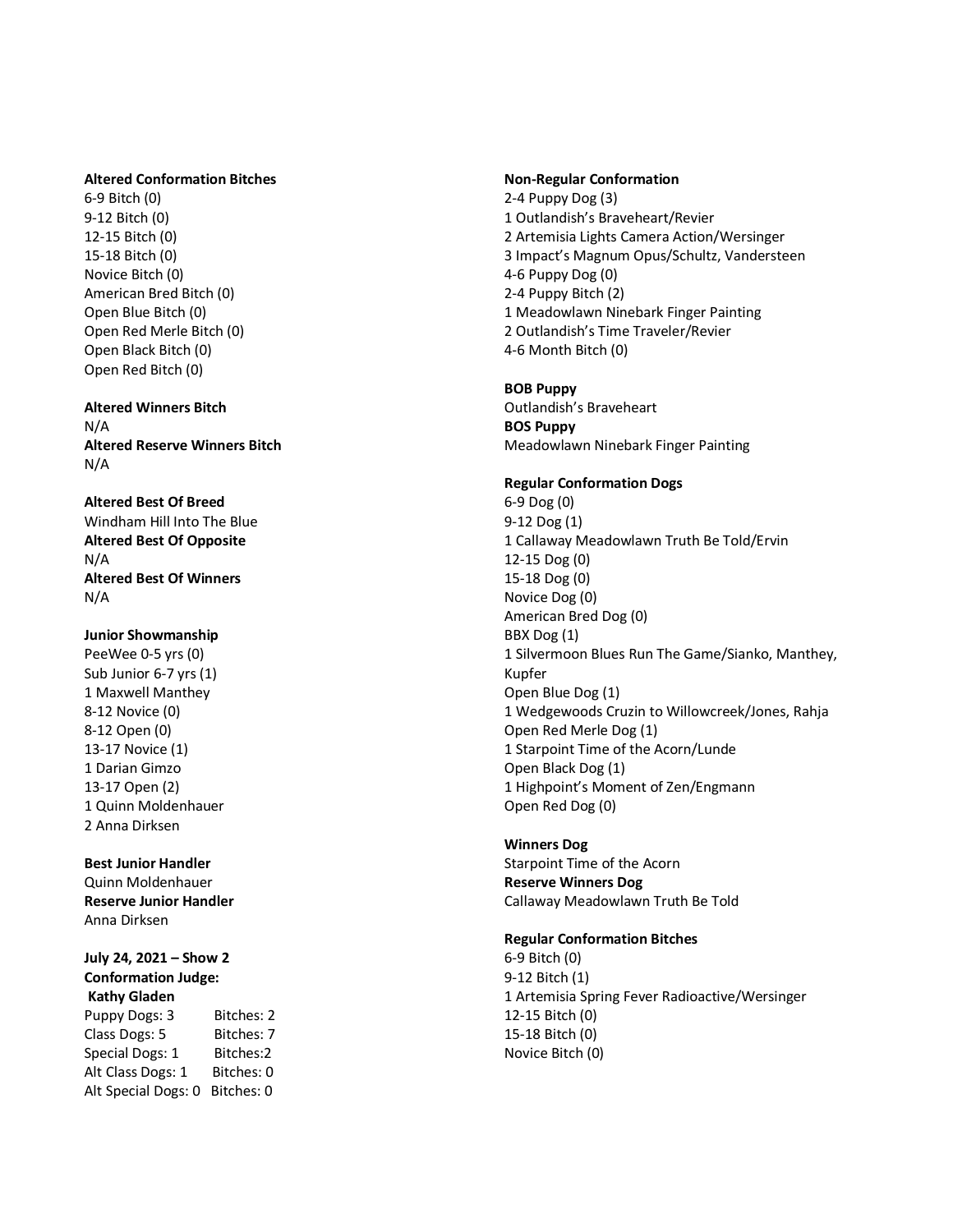American Bred Bitch (1) 1 Starpoint's Time To Sing/Mickelson BBX Bitch (1) 1 Silvermoon Copper Penny/Manthey Open Blue Bitch (2) 1 Starpoint Ever and Ever BN RNX/Gimzo 2 Navrock RS Whisky Chick/Geisinger Open Red Merle Bitch (1) 1 Cattail Ridge Happy Go Lucky/Wersinger Open Black Bitch (0) Open Red Bitch (1) 1 Limelite's Dance Around The Fire/Revier, Tavares

### **Winners Bitch**  Cattail Ridge Happy Go Lucky

**Reserve Winners Bitch** Starpoint Ever and Ever BN RNX

**Best Of Breed** Ch Starpoint Bodacious Another Time BN CD RNX/Gimzo **Best Of Opposite** Ch Navrock Da La Vuelta/Geisinger **Best Of Winners** Starpoint Time of the Acorn

# **Altered Conformation Dogs**

6-9 Dog (0) 9-12 Dog (0) 12-15 Dog (0) 15-18 Dog (0) Novice Dog (0) American Bred Dog (0) BBX Dog (0) Open Blue Dog (1) 1 Windham Hill Into The Blue/Moldenhauer Open Red Merle Dog (0) Open Black Dog (0) Open Red Dog (0)

**Altered Winners Dog** Windham Hill Into The Blue **Altered Reserve Winners Dog** N/A

**Altered Conformation Bitches** 6-9 Bitch (0) 9-12 Bitch (0) 12-15 Bitch (0) 15-18 Bitch (0)

Novice Bitch (0) American Bred Bitch (0) Open Blue Bitch (0) Open Red Merle Bitch (0) Open Black Bitch (0) Open Red Bitch (0)

# **Altered Winners Bitch**

N/A **Altered Reserve Winners Bitch** N/A

**Altered Best Of Breed**

Windham Hill Into The Blue **Altered Best Of Opposite** N/A **Altered Best Of Winners** N/A

# **Junior Showmanship**

PeeWee 0-5 yrs (0) Sub Junior 6-7 yrs (0) 8-12 Novice (0) 8-12 Open (0) 13-17 Novice (1) 1 Darian Gimzo 3-17 Open (2) 1 Anna Dirksen 2 Quinn Moldenhauer

# **Best Junior Handler**

Anna Dirksen **Reserve Junior Handler** Quinn Moldenhauer

# **July 25, 2021 – Show 3 Conformation Judge: Camille McArdle DVM** Puppy Dogs: 3 Bitches: 2 Class Dogs: 6 Bitches: 8 Special Dogs: 1 Bitches: 2 Alt Class Dogs: 2 Bitches: 1 Alt Special Dogs: 0 Bitches: 0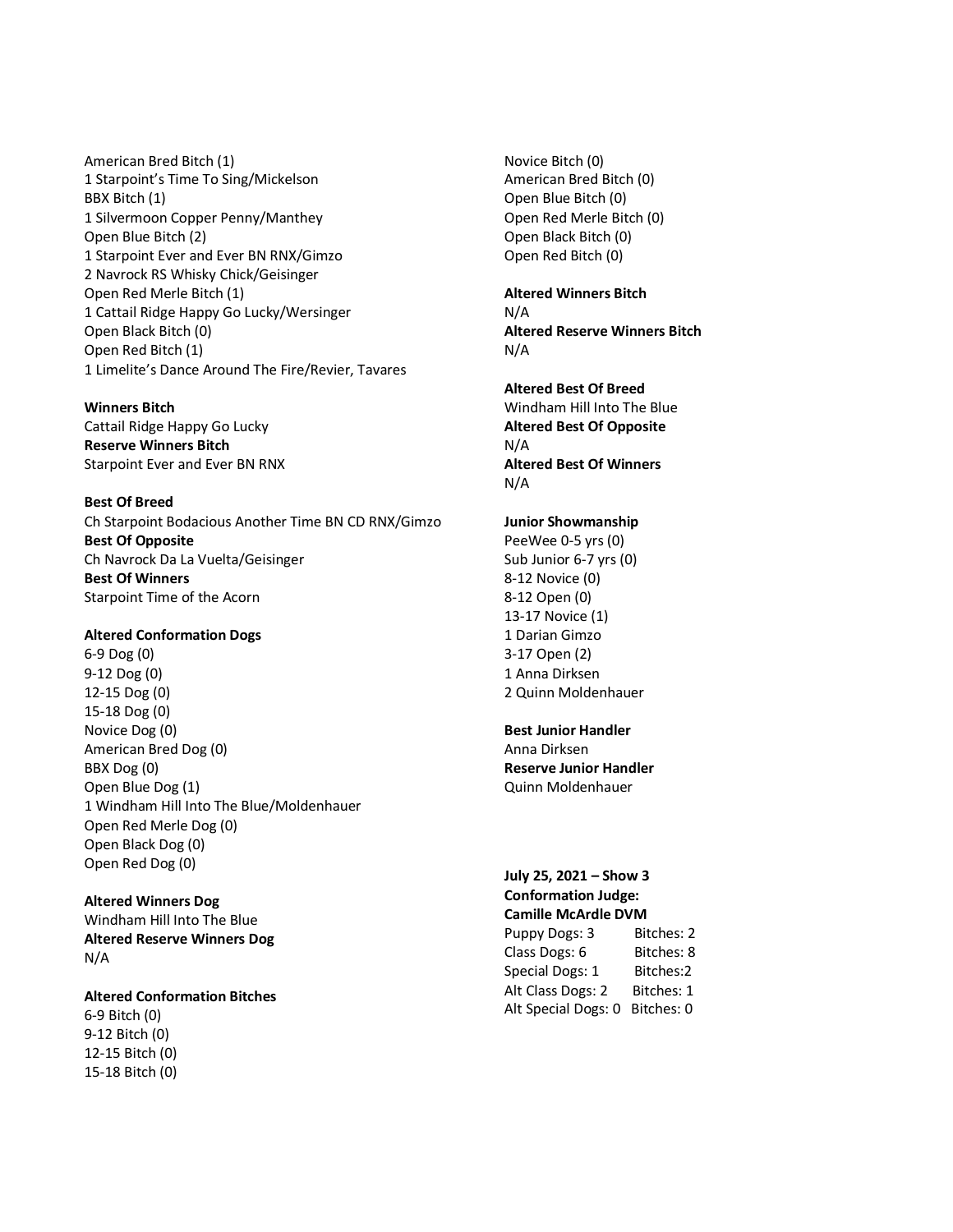### **Non-Regular Conformation**

2-4 Puppy Dog (2) 1 Outlandish's Braveheart/Revier 2 Impact's Magnum Opus/Schultz, Vandersteen 4-6 Puppy Dog (1) 1 Artemisia Lights Camera Action/Wersinger 2-4 Puppy Bitch (2) 1 Meadowlawn Ninebark Finger Painting 2 Outlandish's Time Traveler/Revier 4-6 Month Bitch (0)

**BOB Puppy** Meadowlawn Ninebark Finger Painting **BOS Puppy** Outlandish's Braveheart

## **Regular Conformation Dogs**

6-9 Dog (0) 9-12 Dog (1) 1 Callaway Meadowlawn Truth Be Told/Ervin 12-15 Dog (0) 15-18 Dog (0) Novice Dog (0) American Bred Dog (0) BBX Dog (1) 1 Silvermoon Blues Run The Game/Sianko, Manthey, Kupfer Open Blue Dog (1) 1 Wedgewoods Cruzin to Willowcreek/Jones, Rahja Open Red Merle Dog (1) 1 Starpoint Time of the Acorn/Lunde Open Black Dog (1) 1 Highpoint's Moment of Zen/Engmann Open Red Dog (1) 1 Callaway Meadowlawn Looking Forward/Ihbe

**Winners Dog** Highpoint's Moment of Zen **Reserve Winners Dog** Callaway Meadowlawn Looking Forward

## **Regular Conformation Bitches**

6-9 Bitch (0) 9-12 Bitch (1) 1 Artemisia Spring Fever Radioactive/Wersinger 12-15 Bitch (0) 15-18 Bitch (0) Novice Bitch (0)

American Bred Bitch (2) 1 Starpoint's Time To Sing/Mickelson 2 Callaway Meadowlawn Dare To Dream/Ervin BBX Bitch (1) 1 Silvermoon Copper Penny/Manthey Open Blue Bitch (2) 1 Starpoint Ever and Ever BN RNX/Gimzo 2 Navrock RS Whisky Chick/Geisinger Open Red Merle Bitch (1) 1 Cattail Ridge Happy Go Lucky/Wersinger Open Black Bitch (0) Open Red Bitch (1) 1 Limelite's Dance Around The Fire/Revier, Tavares

**Winners Bitch**  Starpoint Ever and Ever BN RNX **Reserve Winners Bitch** Cattail Ridge Happy Go Lucky

**Best Of Breed** Highpoint's Moment of Zen **Best Of Opposite** Ch Navrock Da La Vuelta/Geisinger **Best Of Winners** Highpoint's Moment of Zen

### **Altered Conformation Dogs**

6-9 Dog (0) 9-12 Dog (0) 12-15 Dog (0) 15-18 Dog (0) Novice Dog (0) American Bred Dog (0) BBX Dog (0) Open Blue Dog (1) 1 Windham Hill Into The Blue/Moldenhauer Open Red Merle Dog (0) Open Black Dog (1) 1 Bogart Bear Open Red Dog (0)

**Altered Winners Dog** Windham Hill Into The Blue **Altered Reserve Winners Dog** Bogart Bear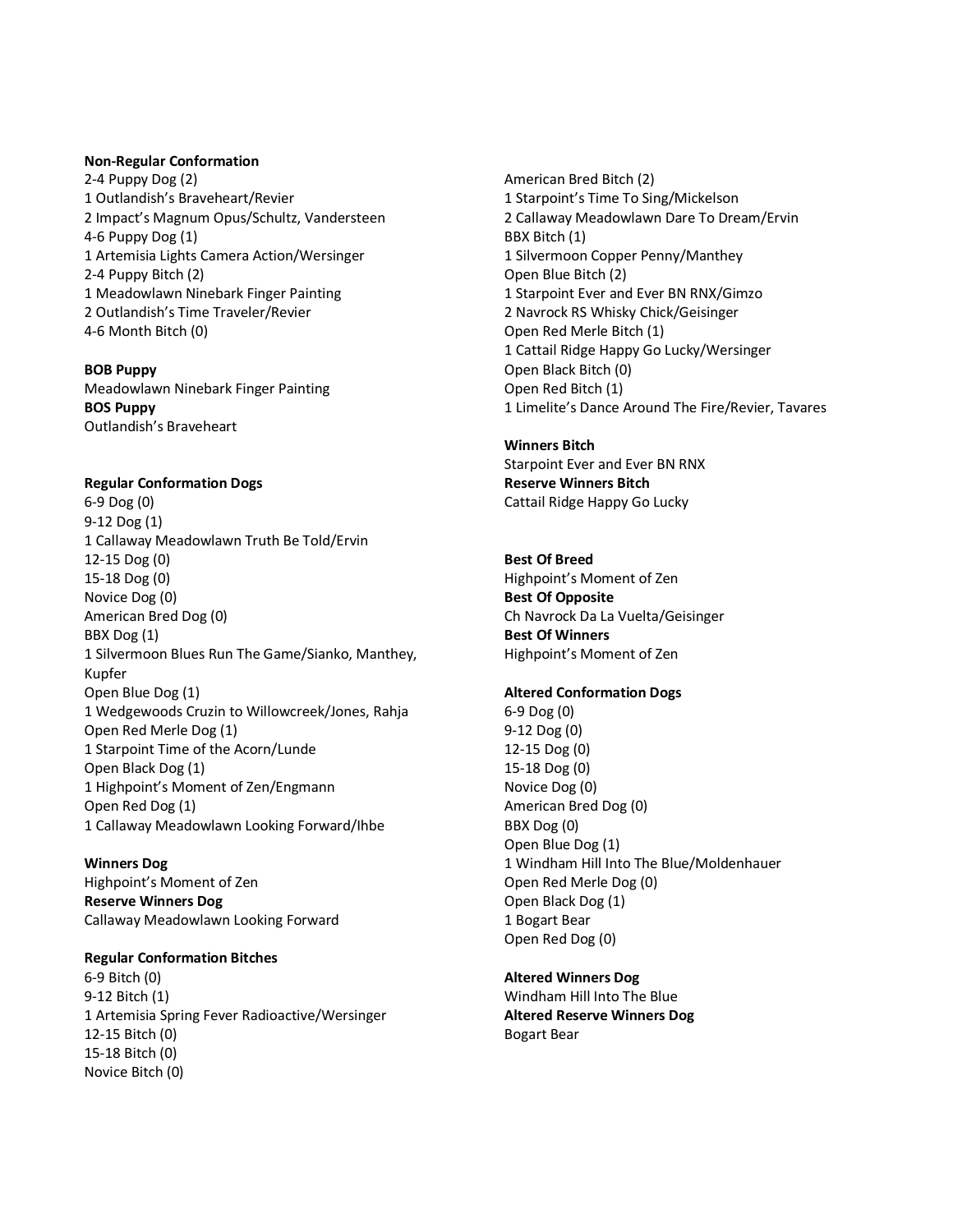#### **Altered Conformation Bitches**

6-9 Bitch (0) 9-12 Bitch (0) 12-15 Bitch (0) 15-18 Bitch (0) Novice Bitch (0) American Bred Bitch (0) Open Blue Bitch (1) 1 Grace Kylie Open Red Merle Bitch (0) Open Black Bitch (0) Open Red Bitch (0)

# **Altered Winners Bitch** Grace Kylie

**Altered Reserve Winners Bitch** N/A

**Altered Best Of Breed** Windham Hill Into The Blue **Altered Best Of Opposite** Grace Kylie **Altered Best Of Winners** Windham Hill Into The Blue

# **Junior Showmanship**

PeeWee 0-5 yrs (0) Sub Junior 6-7 yrs (1) 1 Maxwell Manthey 8-12 Novice (0) 8-12 Open (0) 13-17 Novice (1) 1 Darian Gimzo 3-17 Open (1) 1 Quinn Moldenhauer

**Best Junior Handler** Quinn Moldenhauer **Reserve Junior Handler** Darian Gimzo

**July 25, 2021 – Show 4 Conformation Judge: Patricia Jung** Puppy Dogs: 3 Bitches: 2 Class Dogs: 5 Bitches: 8 Special Dogs: 1 Bitches:2 Alt Class Dogs: 1 Bitches: 0 Alt Special Dogs: 0 Bitches: 0

# **Non-Regular Conformation**

2-4 Puppy Dog (2) 1 Impact's Magnum Opus/Schultz, Vandersteen 2 Outlandish's Braveheart/Revier 4-6 Puppy Dog (1) 1 Artemisia Lights Camera Action/Wersinger 2-4 Puppy Bitch (2) 1 Meadowlawn Ninebark Finger Painting 2 Outlandish's Time Traveler/Revier 4-6 Month Bitch (0)

**BOB Puppy** Meadowlawn Ninebark Finger Painting **BOS Puppy** Artemisia Lights Camera Action

# **Regular Conformation Dogs**

6-9 Dog (0) 9-12 Dog (1) 1 Callaway Meadowlawn Truth Be Told/Ervin 12-15 Dog (0) 15-18 Dog (0) Novice Dog (0) American Bred Dog (0) BBX Dog (1) 1 Silvermoon Blues Run The Game/Sianko, Manthey, Kupfer Open Blue Dog (1) 1 Wedgewoods Cruzin to Willowcreek/Jones, Rahja Open Red Merle Dog (0) Open Black Dog (1) 1 Highpoint's Moment of Zen/Engmann Open Red Dog (1) 1 Callaway Meadowlawn Looking Forward/Ihbe